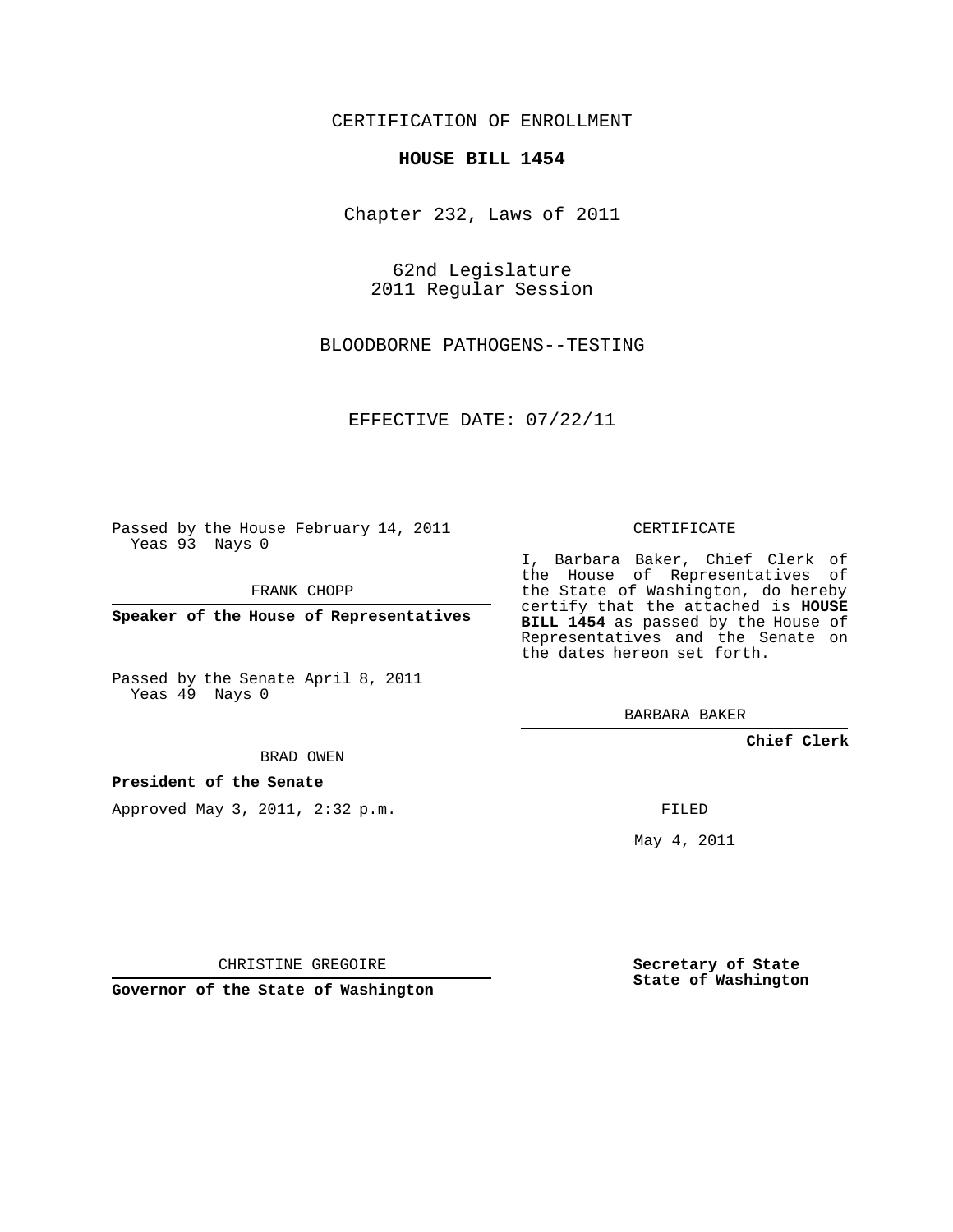## **HOUSE BILL 1454** \_\_\_\_\_\_\_\_\_\_\_\_\_\_\_\_\_\_\_\_\_\_\_\_\_\_\_\_\_\_\_\_\_\_\_\_\_\_\_\_\_\_\_\_\_

\_\_\_\_\_\_\_\_\_\_\_\_\_\_\_\_\_\_\_\_\_\_\_\_\_\_\_\_\_\_\_\_\_\_\_\_\_\_\_\_\_\_\_\_\_

Passed Legislature - 2011 Regular Session

## **State of Washington 62nd Legislature 2011 Regular Session**

**By** Representatives Van De Wege, Hinkle, Green, Jinkins, Cody, Takko, Hurst, Liias, Hope, Stanford, and Overstreet

Read first time 01/21/11. Referred to Committee on Health Care & Wellness.

 AN ACT Relating to testing for bloodborne pathogens; amending RCW 70.24.340; and reenacting and amending RCW 70.24.105.

BE IT ENACTED BY THE LEGISLATURE OF THE STATE OF WASHINGTON:

 **Sec. 1.** RCW 70.24.105 and 1997 c 345 s 2 and 1997 c 196 s 6 are each reenacted and amended to read as follows:

 (1) No person may disclose or be compelled to disclose the identity of any person who has investigated, considered, or requested a test or treatment for a sexually transmitted disease, except as authorized by this chapter.

 (2) No person may disclose or be compelled to disclose the identity of any person upon whom an HIV antibody test is performed, or the results of such a test, nor may the result of a test for any other sexually transmitted disease when it is positive be disclosed. This protection against disclosure of test subject, diagnosis, or treatment also applies to any information relating to diagnosis of or treatment for HIV infection and for any other confirmed sexually transmitted disease. The following persons, however, may receive such information: (a) The subject of the test or the subject's legal representative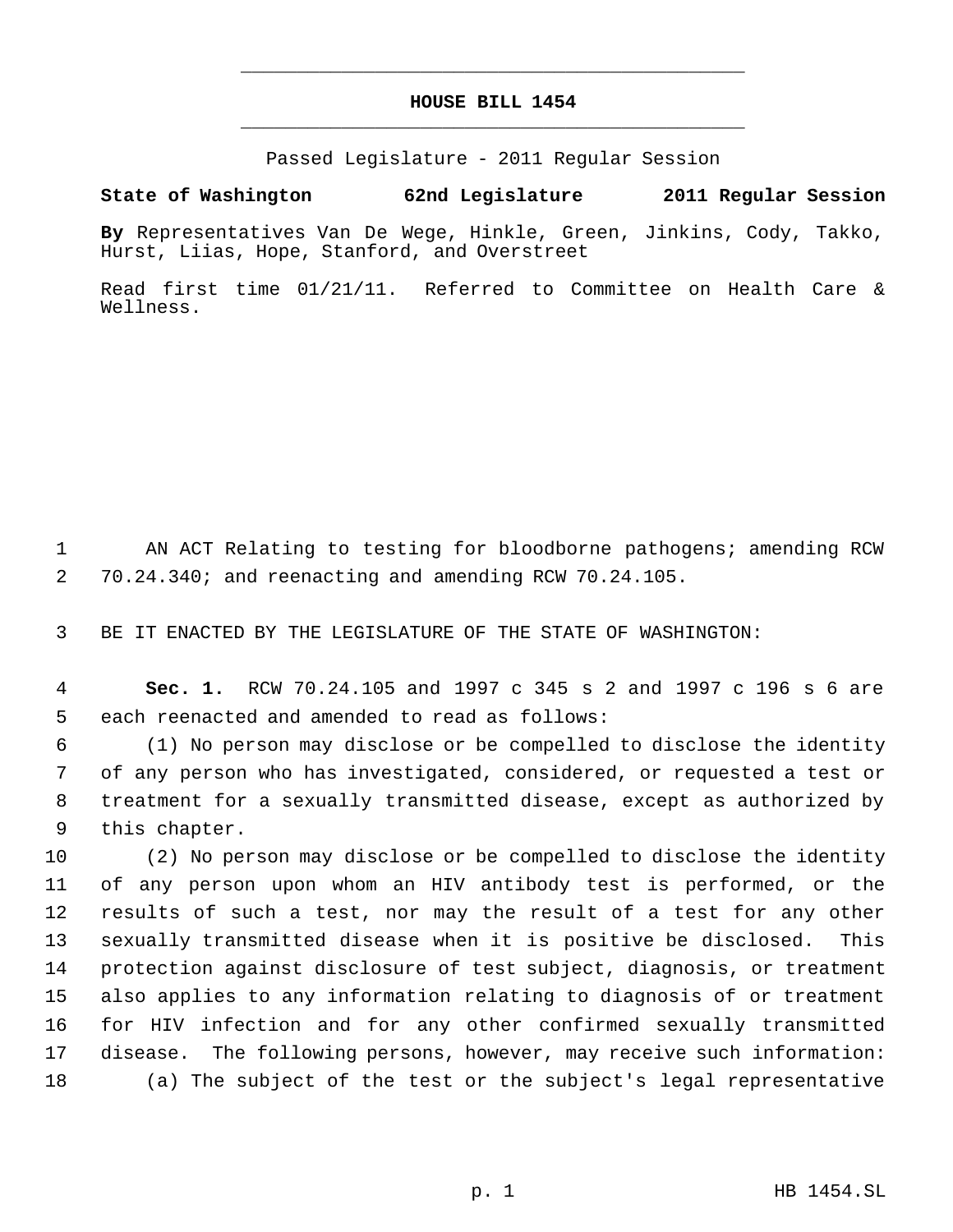for health care decisions in accordance with RCW 7.70.065, with the exception of such a representative of a minor child over fourteen years 3 of age and otherwise competent;

 (b) Any person who secures a specific release of test results or information relating to HIV or confirmed diagnosis of or treatment for any other sexually transmitted disease executed by the subject or the subject's legal representative for health care decisions in accordance with RCW 7.70.065, with the exception of such a representative of a minor child over fourteen years of age and otherwise competent;

 (c) The state public health officer, a local public health officer, or the centers for disease control of the United States public health service in accordance with reporting requirements for a diagnosed case 13 of a sexually transmitted disease;

 (d) A health facility or health care provider that procures, processes, distributes, or uses: (i) A human body part, tissue, or blood from a deceased person with respect to medical information regarding that person; (ii) semen, including that provided prior to March 23, 1988, for the purpose of artificial insemination; or (iii) blood specimens;

 (e) Any state or local public health officer conducting an investigation pursuant to RCW 70.24.024, provided that such record was obtained by means of court ordered HIV testing pursuant to RCW 70.24.340 or 70.24.024;

 (f) A person allowed access to the record by a court order granted after application showing good cause therefor. In assessing good cause, the court shall weigh the public interest and the need for disclosure against the injury to the patient, to the physician-patient relationship, and to the treatment services. Upon the granting of the order, the court, in determining the extent to which any disclosure of all or any part of the record of any such test is necessary, shall impose appropriate safeguards against unauthorized disclosure. An order authorizing disclosure shall: (i) Limit disclosure to those parts of the patient's record deemed essential to fulfill the objective for which the order was granted; (ii) limit disclosure to those persons whose need for information is the basis for the order; and (iii) include any other appropriate measures to keep disclosure to a minimum for the protection of the patient, the physician-patient relationship,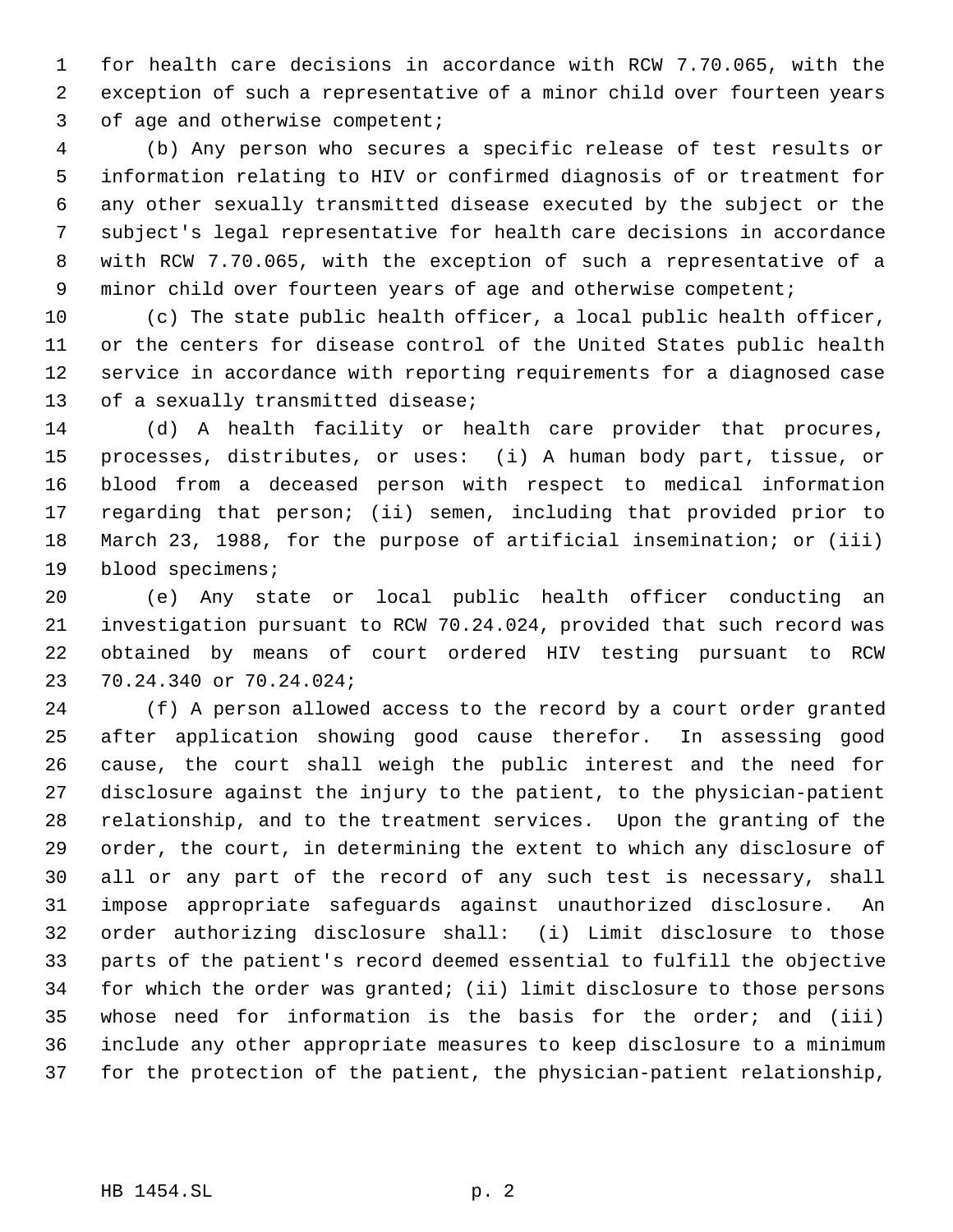and the treatment services, including but not limited to the written statement set forth in subsection (5) of this section;

 (g) ((Local law enforcement agencies to the extent provided in RCW  $4 \quad 70.24.034 \,$ 

 $\frac{1}{2}$  (h)) Persons who, because of their behavioral interaction with the infected individual, have been placed at risk for acquisition of a sexually transmitted disease, as provided in RCW 70.24.022, if the health officer or authorized representative believes that the exposed person was unaware that a risk of disease exposure existed and that the 10 disclosure of the identity of the infected person is necessary;

11 ( $(\frac{1}{1})$ ) (h) A law enforcement officer, firefighter, health care provider, health care facility staff person, department of correction's staff person, jail staff person, or other persons as defined by the board in rule pursuant to RCW 70.24.340(4), who has requested a test of a person whose bodily fluids he or she has been substantially exposed to, pursuant to RCW 70.24.340(4), if a state or local public health 17 officer performs the test. If the requestor also requested that testing for bloodborne pathogens be conducted pursuant to RCW 70.24.340 19 and the state health or local health officer performs the tests, the 20 requestor must also be informed of the results of those tests;

21 ( $(\frac{1}{2})$ ) (i) Claims management personnel employed by or associated with an insurer, health care service contractor, health maintenance organization, self-funded health plan, state-administered health care claims payer, or any other payer of health care claims where such disclosure is to be used solely for the prompt and accurate evaluation and payment of medical or related claims. Information released under this subsection shall be confidential and shall not be released or available to persons who are not involved in handling or determining medical claims payment; and

 $((+k))$  (j) A department of social and health services worker, a child placing agency worker, or a guardian ad litem who is responsible for making or reviewing placement or case-planning decisions or recommendations to the court regarding a child, who is less than fourteen years of age, has a sexually transmitted disease, and is in the custody of the department of social and health services or a licensed child placing agency; this information may also be received by a person responsible for providing residential care for such a child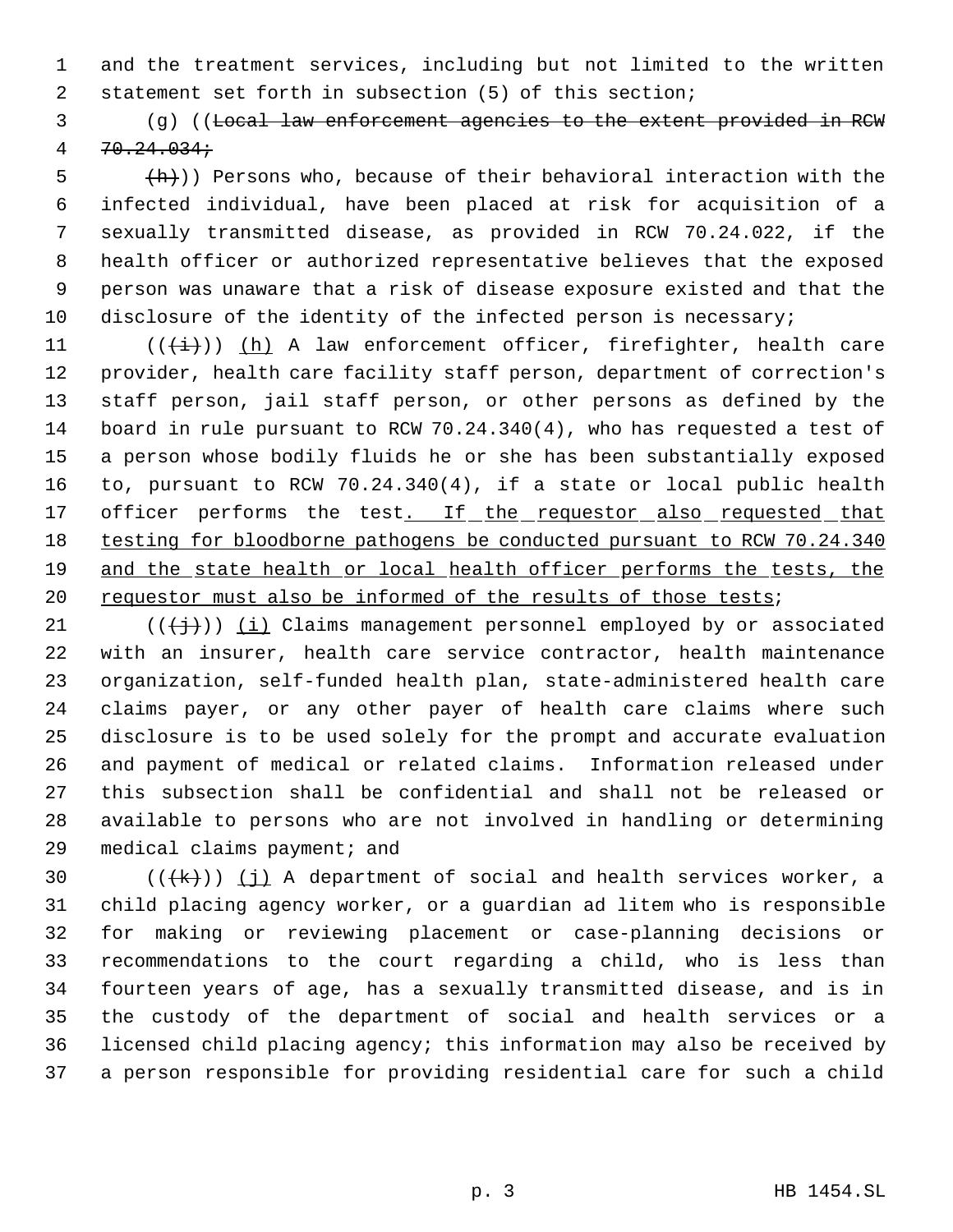when the department of social and health services or a licensed child placing agency determines that it is necessary for the provision of child care services.

 (3) No person to whom the results of a test for a sexually transmitted disease have been disclosed pursuant to subsection (2) of this section may disclose the test results to another person except as authorized by that subsection.

 (4) The release of sexually transmitted disease information regarding an offender or detained person, except as provided in subsection (2)(e) of this section, shall be governed as follows:

 (a) The sexually transmitted disease status of a department of corrections offender who has had a mandatory test conducted pursuant to RCW 70.24.340(1), 70.24.360, or 70.24.370 shall be made available by department of corrections health care providers and local public health officers to the department of corrections health care administrator or infection control coordinator of the facility in which the offender is housed. The information made available to the health care administrator or the infection control coordinator under this subsection (4)(a) shall be used only for disease prevention or control and for protection of the safety and security of the staff, offenders, and the public. The information may be submitted to transporting officers and receiving facilities, including facilities that are not under the department of corrections' jurisdiction according to the provisions of (d) and (e) of this subsection.

 (b) The sexually transmitted disease status of a person detained in 26 a jail who has had a ((mandatary)) mandatory test conducted pursuant to RCW 70.24.340(1), 70.24.360, or 70.24.370 shall be made available by the local public health officer to a jail health care administrator or infection control coordinator. The information made available to a health care administrator under this subsection (4)(b) shall be used only for disease prevention or control and for protection of the safety and security of the staff, offenders, detainees, and the public. The information may be submitted to transporting officers and receiving facilities according to the provisions of (d) and (e) of this subsection.

 (c) Information regarding the sexually transmitted disease status of an offender or detained person is confidential and may be disclosed by a correctional health care administrator or infection control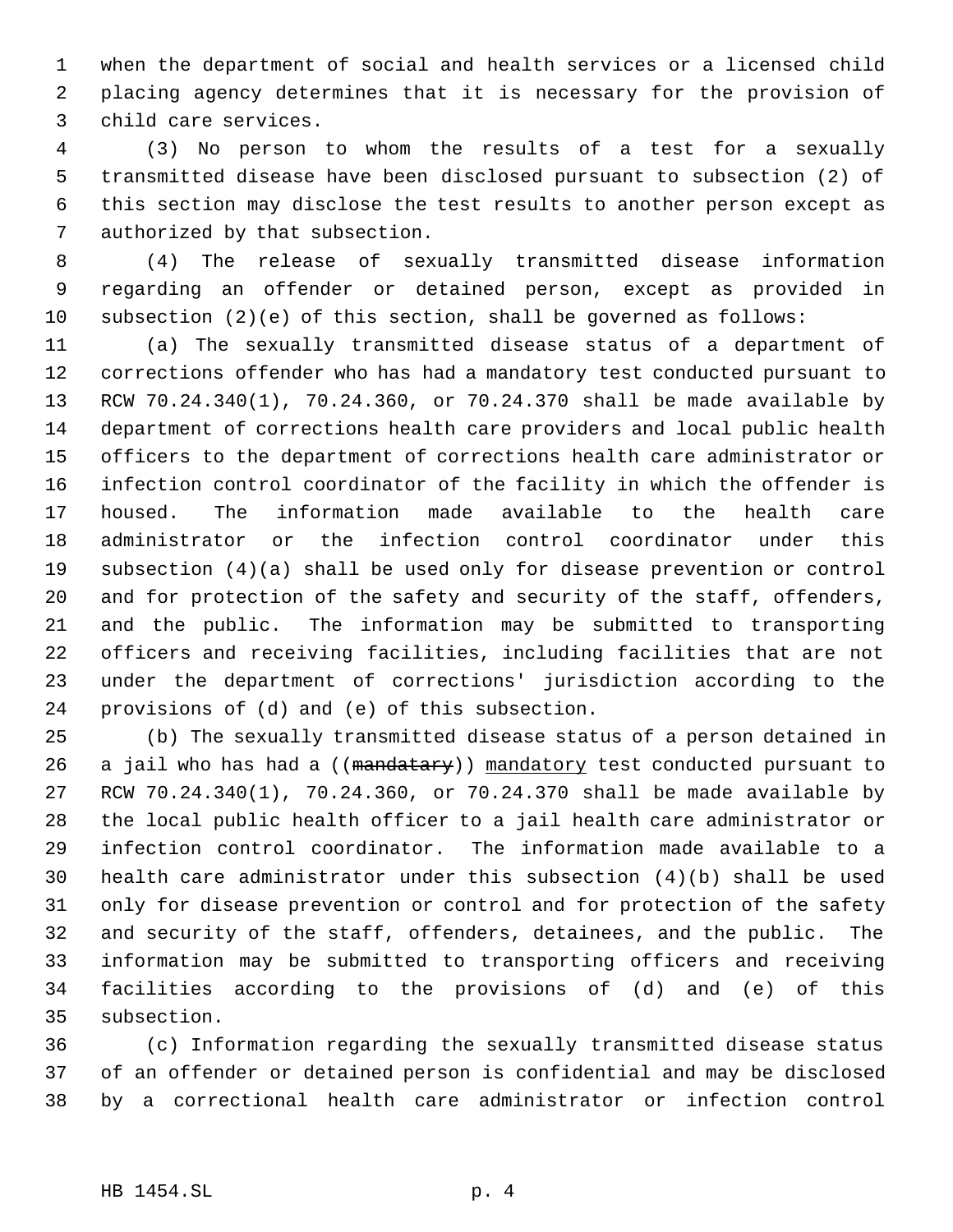coordinator or local jail health care administrator or infection control coordinator only as necessary for disease prevention or control and for protection of the safety and security of the staff, offenders, and the public. Unauthorized disclosure of this information to any person may result in disciplinary action, in addition to the penalties prescribed in RCW 70.24.080 or any other penalties as may be prescribed by law.

 (d) Notwithstanding the limitations on disclosure contained in (a), (b), and (c) of this subsection, whenever any member of a jail staff or department of corrections staff has been substantially exposed to the bodily fluids of an offender or detained person, then the results of any tests conducted pursuant to RCW 70.24.340(1), 70.24.360, or 70.24.370, shall be immediately disclosed to the staff person in accordance with the Washington Administrative Code rules governing employees' occupational exposure to bloodborne pathogens. Disclosure must be accompanied by appropriate counseling for the staff member, including information regarding follow-up testing and treatment. Disclosure shall also include notice that subsequent disclosure of the information in violation of this chapter or use of the information to harass or discriminate against the offender or detainee may result in disciplinary action, in addition to the penalties prescribed in RCW 70.24.080, and imposition of other penalties prescribed by law.

 (e) The staff member shall also be informed whether the offender or detained person had any other communicable disease, as defined in RCW 72.09.251(3), when the staff person was substantially exposed to the offender's or detainee's bodily fluids.

 (f) The test results of voluntary and anonymous HIV testing or HIV- related condition may not be disclosed to a staff person except as 29 provided in subsection  $(2)((\{\pm\})$  (h) of this section and RCW 70.24.340(4). A health care administrator or infection control coordinator may provide the staff member with information about how to obtain the offender's or detainee's test results under subsection 33 (2)( $(\frac{1}{(i)})$ ) (h) of this section and RCW 70.24.340(4).

 (5) Whenever disclosure is made pursuant to this section, except for subsections (2)(a) and (6) of this section, it shall be accompanied by a statement in writing which includes the following or substantially similar language: "This information has been disclosed to you from records whose confidentiality is protected by state law. State law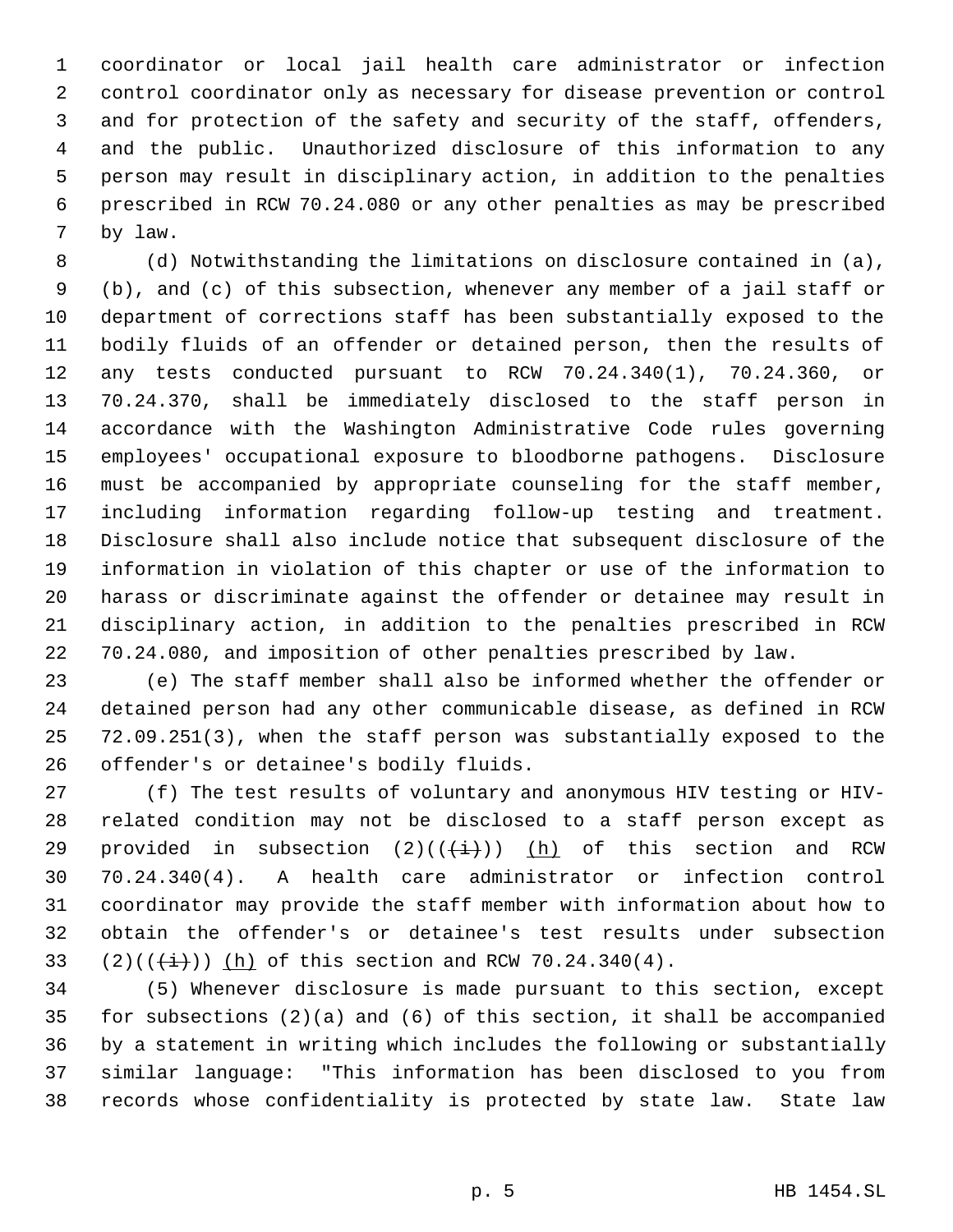prohibits you from making any further disclosure of it without the specific written consent of the person to whom it pertains, or as otherwise permitted by state law. A general authorization for the release of medical or other information is NOT sufficient for this purpose." An oral disclosure shall be accompanied or followed by such a notice within ten days.

 (6) The requirements of this section shall not apply to the customary methods utilized for the exchange of medical information among health care providers in order to provide health care services to the patient, nor shall they apply within health care facilities where there is a need for access to confidential medical information to fulfill professional duties.

 (7) Upon request of the victim, disclosure of test results under this section to victims of sexual offenses under chapter 9A.44 RCW shall be made if the result is negative or positive. The county prosecuting attorney shall notify the victim of the right to such disclosure. Such disclosure shall be accompanied by appropriate counseling, including information regarding follow-up testing.

 **Sec. 2.** RCW 70.24.340 and 1997 c 345 s 3 are each amended to read as follows:

 (1) Local health departments authorized under this chapter shall conduct or cause to be conducted pretest counseling, HIV testing, and posttest counseling of all persons:

(a) Convicted of a sexual offense under chapter 9A.44 RCW;

 (b) Convicted of prostitution or offenses relating to prostitution under chapter 9A.88 RCW; or

 (c) Convicted of drug offenses under chapter 69.50 RCW if the court determines at the time of conviction that the related drug offense is one associated with the use of hypodermic needles.

 (2) Such testing shall be conducted as soon as possible after sentencing and shall be so ordered by the sentencing judge.

 (3) This section applies only to offenses committed after March 23, 1988.

 (4) A law enforcement officer, firefighter, health care provider, health care facility staff person, department of corrections' staff person, jail staff person, or other categories of employment determined by the board in rule to be at risk of substantial exposure to HIV, who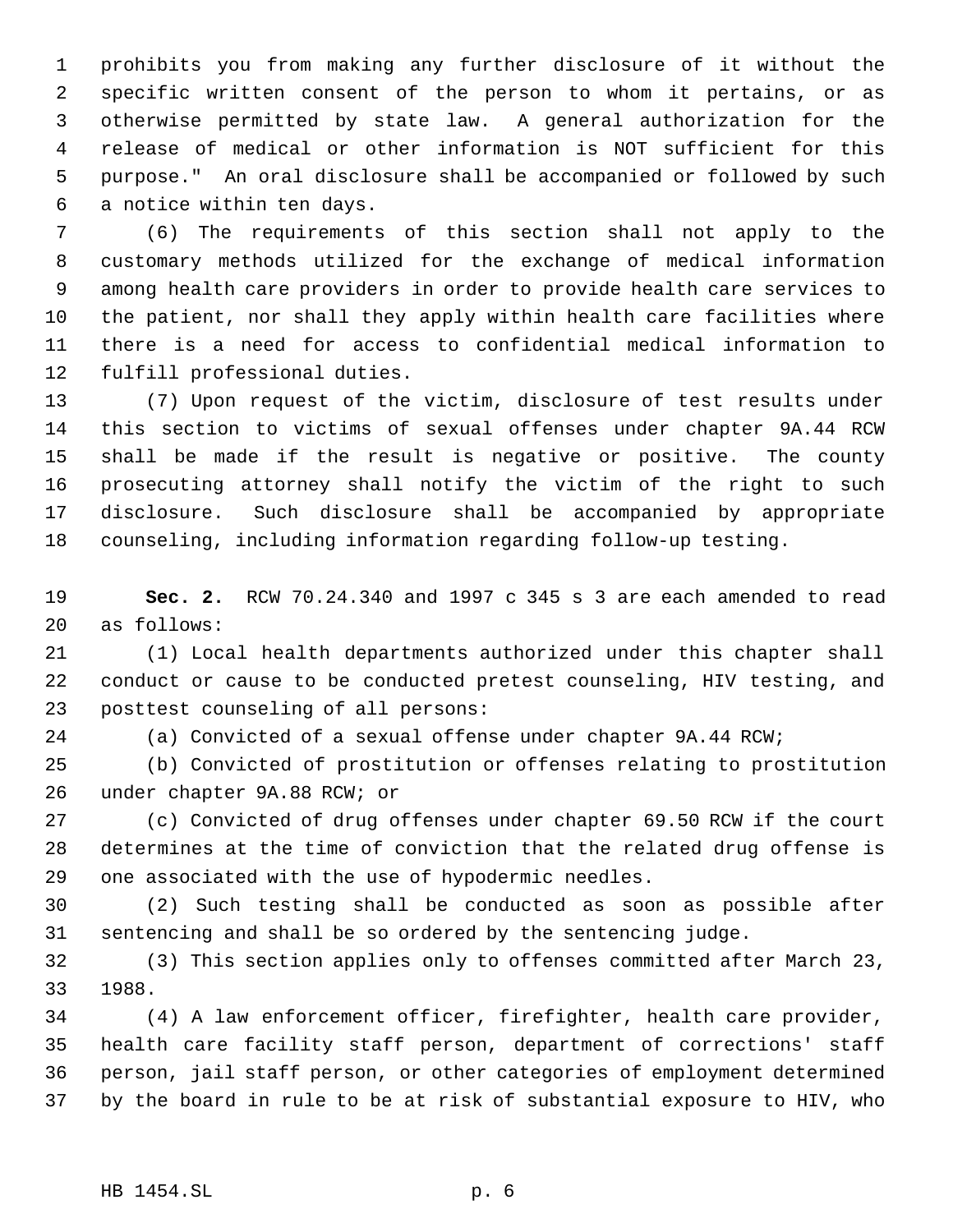has experienced a substantial exposure to another person's bodily fluids in the course of his or her employment, may request a state or local public health officer to order pretest counseling, HIV testing, and posttest counseling for the person whose bodily fluids he or she 5 has been exposed to. A person eligible to request a state or local health official to order HIV testing under this chapter and board rule may also request a state or local health officer to order testing for 8 other bloodborne pathogens. If the state or local public health officer refuses to order counseling and testing under this subsection, the person who made the request may petition the superior court for a hearing to determine whether an order shall be issued. The hearing on the petition shall be held within seventy-two hours of filing the petition, exclusive of Saturdays, Sundays, and holidays. The standard of review to determine whether the public health officer shall be required to issue the order is whether substantial exposure occurred and whether that exposure presents a possible risk of transmission of the HIV virus as defined by the board by rule. Upon conclusion of the hearing, the court shall issue the appropriate order, which may require 19 additional testing for other bloodborne pathogens.

 The person who is subject to the state or local public health officer's order to receive counseling and testing shall be given written notice of the order promptly, personally, and confidentially, stating the grounds and provisions of the order, including the factual basis therefor. If the person who is subject to the order refuses to comply, the state or local public health officer may petition the superior court for a hearing. The hearing on the petition shall be held within seventy-two hours of filing the petition, exclusive of Saturdays, Sundays, and holidays. The standard of review for the order is whether substantial exposure occurred and whether that exposure presents a possible risk of transmission of the HIV virus as defined by the board by rule. Upon conclusion of the hearing, the court shall issue the appropriate order.

 The state or local public health officer shall perform counseling and testing under this subsection if he or she finds that the exposure was substantial and presents a possible risk as defined by the board of health by rule or if he or she is ordered to do so by a court.

 The counseling and testing required under this subsection shall be completed as soon as possible after the substantial exposure or after